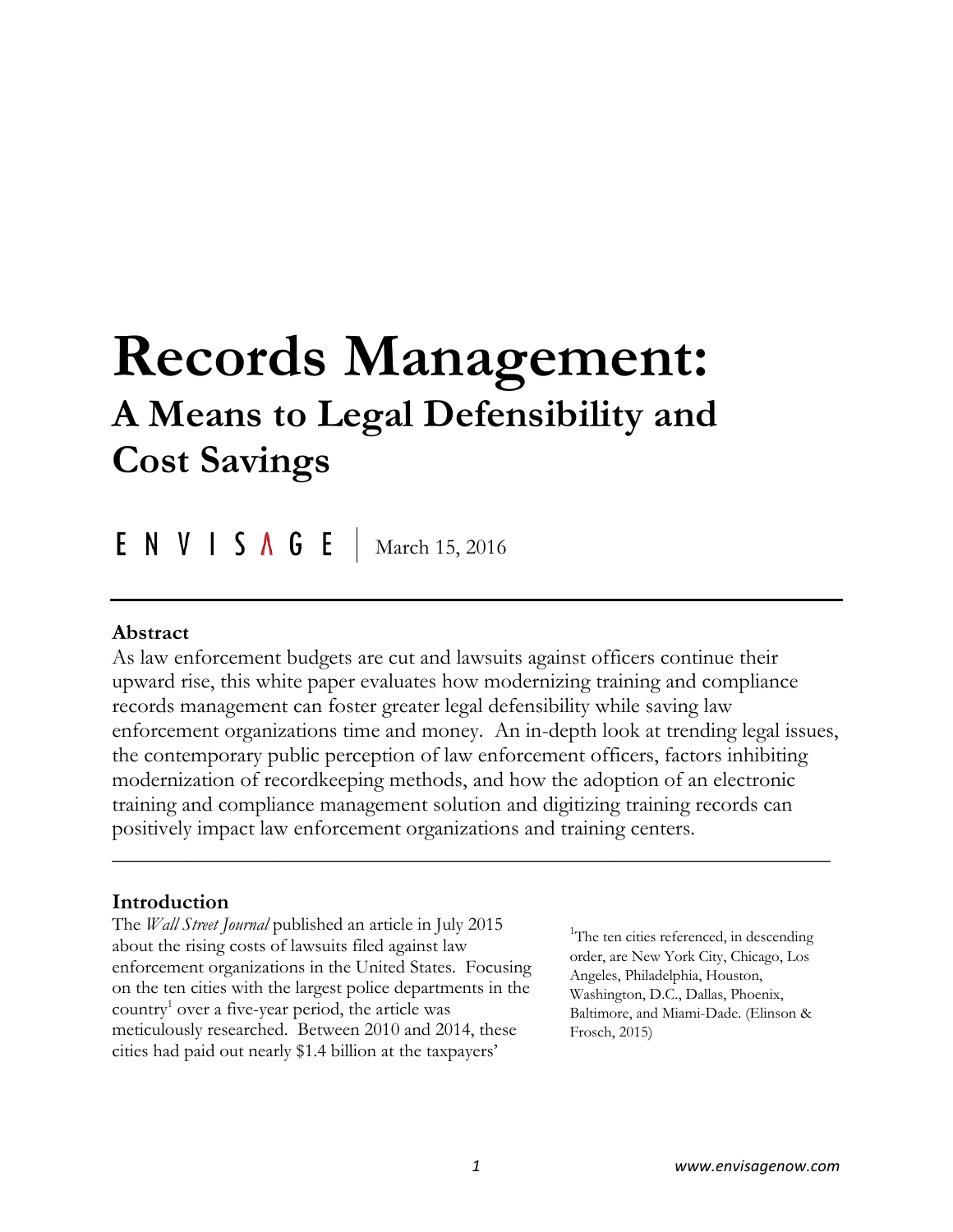expense in cases involving law enforcement, denoting a steady year-over-year increase (Figure 1). In 2014, the payouts reached \$248 million for officer misconduct cases alone. While the cases often involved some type of officer misconduct, one-fifth of the overall payouts—roughly \$300 million —went to plaintiffs seeking damages resulting from preventable accidents and negligence (Figure 2). Even more astonishing than the financial cost of these lawsuits was the growing trend of cases being settled long before they went to trial. In exchange for avoiding the negative publicity that goes along with trials involving law enforcement, city attorneys are becoming more and more likely to pay out large settlements in hopes that details will never be made public.

In a few cases it made sense to settle early, such as the one involving San Bernardino, California sheriff's deputies who had apprehended and severely beaten a man after he had stolen a horse in an attempt to elude them. The entire event was caught on camera by a helicopter news crew that had been covering the story. Within two weeks, San Bernardino County agreed on a settlement of \$650,000 with the man. The settlement was reached before the victim had even filed suit, even though criminal charges relating to the event were pending against him.

In most cases, cities could do more to defend their sworn officers. According to the Cato Institute's National Police Misconduct Reporting Project, one in five law enforcement officers will be accused of some form of misconduct over the course of their career. Yet, less than half of all reports of officer misconduct are credible enough to support prosecution. Of those, prosecution is successful only 10% of the time.

The steady increase in civil financial awards correlates to the sharp increase in the number of lawsuits filed against law officers each year—up 48% over the same five-year period. It can also, perhaps, be more directly linked to the municipal trend of avoiding litigation of cases in light of the threat of negative public relations. Given the media's recent scrutiny of the law enforcement community, however, even the most quietly-kept settlements can damage a department or officer's reputation for what the public views as lack of transparency. Since the terms of settlements are often sealed, the public perception is that an officer accused of misconduct must be guilty or the city would have defended the officer. In most cases, it is the norm for municipalities, and hence taxpayers, to be on the hook when an officer is convicted or a settlement reached in cases concerning line-of-duty crimes. The vast majority of these cases are filed under the Civil Rights Act of 1871, codified at 42 U.S.C. § 1983,

#### **Figure 1 Big Expense**

Misconduct payouts by the 10 U.S. cities with the largest police departments



Vote: Some cities reported data for fiscal rears, some for calendar years. Source: the cities THE WALL STREET JOURNAL.

#### **Figure 2**

#### **The Price of Police Misconduct**

The cost of resolving misconduct cases, including alleged beatings, shootings and wrongful imprisonment, has risen for many big cities.

|                  | <b>Officers</b> | Payouts in misconduct cases.<br>in millions, 2010-14 |  |         |        |
|------------------|-----------------|------------------------------------------------------|--|---------|--------|
| New York City    | 34,454          |                                                      |  |         | \$6013 |
| Chicago          | 12.042          |                                                      |  | \$249.7 |        |
| Los Angeles      | 9,920           | \$57.1                                               |  |         |        |
| Philadelphia     | 6.515           | \$543                                                |  |         |        |
| Houston          | 5.295           | \$3.2                                                |  |         |        |
| Washington, D.C. | 3.865           | \$30.5                                               |  |         |        |
| Dallas           | 3,478           | \$6.9                                                |  |         |        |
| Phoenix          | 2.952           | \$5.6                                                |  |         |        |
| Baltimore        | 2949            | \$12.0                                               |  |         |        |
| Miami-Dade       | 2.745           | \$31                                                 |  |         |        |

#### **Misconduct payo** uts as a nu rcentage of all n



uts for the four cities with the largest police **Misconduct paye** departments



le employment lawsuits.<br>LE STREET JOEDNAL *Used with permission from The Wall Street Journal, WSJ.com. Copyright 2015 Dow Jones & Company, Inc. All rights reserved.*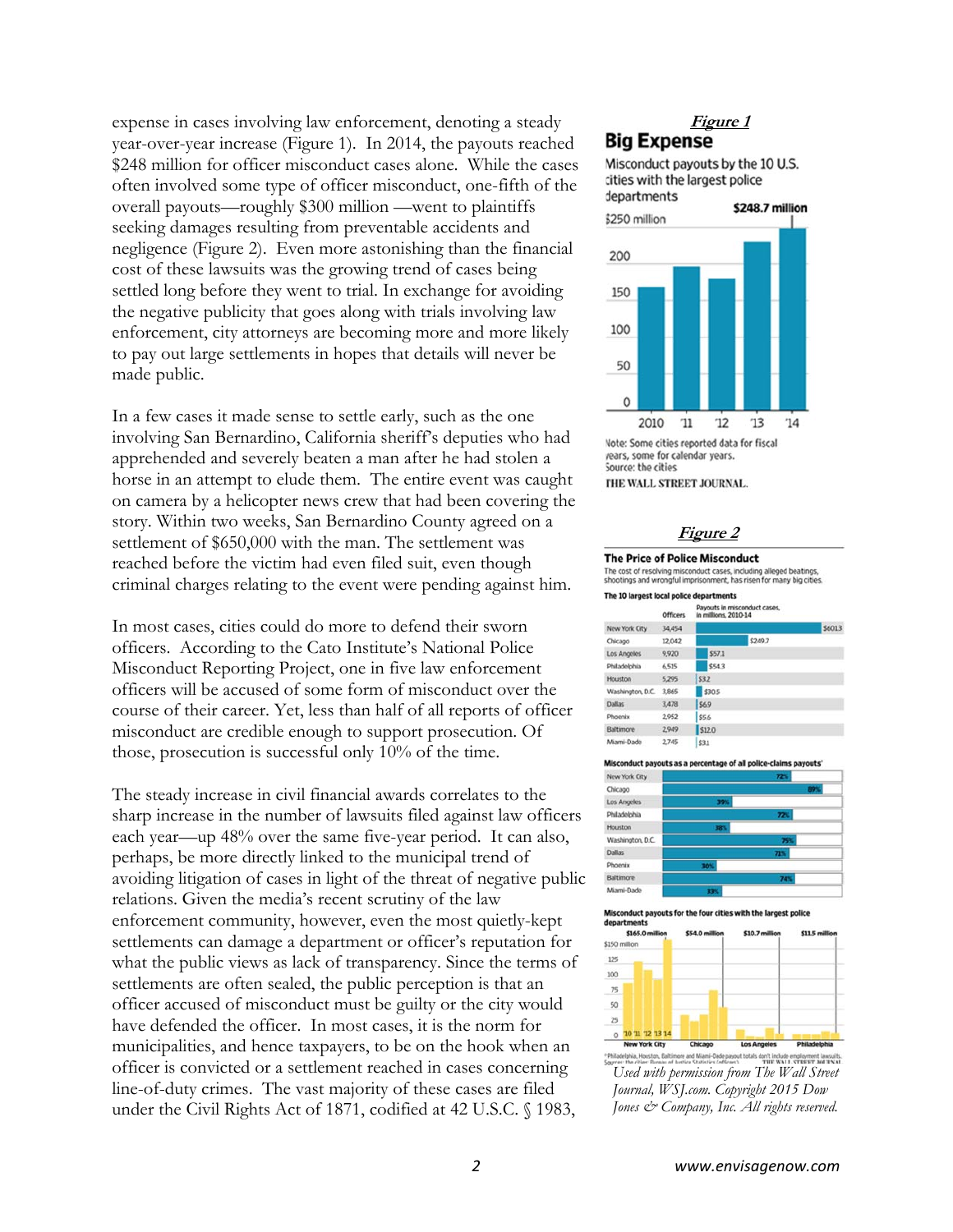which provides a private right of action when a state actor deprives an individual of Constitutional rights. Excessive uses of force, for example, are typically framed as violating the Fourth Amendment's freedom from unreasonable searches and seizures. While the doctrine of respondeat superior—which holds that employers may be liable for actions of their employees—does not apply in a strict sense to police departments and their officers, liability does attach if the violation can be attributed to an official policy or custom<sup>2</sup>. Thus, plaintiffs will often allege that an officer's actions were caused by a department's policy of providing inadequate training. When departments are faced with these failure to train lawsuits, they must be able to demonstrate not only that they required relevant training, but that the officers actually completed it, or else liability will attach. Therefore, unless a plaintiff can overcome a claim of qualified immunity<sup>3</sup>, there is usually no direct financial risk to the officer. As the upward trend of lawsuits continues, there are calls for officers involved in these types of incidents to be held financially responsible as a deterrent against further bad behavior. Thus, the risks get higher in what is already a high-risk and high-stress profession.

While violent crimes are down in most American cities, budget cuts that have led to decreases in staffing and training have also increased the likelihood that an officer will be involved in a dangerous and high-stress situation that they are not adequately trained to handle<sup>4</sup>. When these situations arise, they are also more likely to be wrongfully accused of misconduct and, if so, less likely to have their personal and professional reputations defended by the cities they serve.

The purpose of this report is to discuss how modernizing the way in which training and compliance records of officers are maintained can save department's money while increasing an officer's chances of being defended and, therefore, minimizing a department's liability.

## **Benefits of Adopting a Digital Recordkeeping System**

In this section, we will define a legally defensible electronic recordkeeping solution and cover the legal and financial benefits inherent in adopting such a system.

2 *Augustin v. Enlarged City School Dist. Of Newburgh*, 616 F. Supp. 2d 422 (S.D.N.Y. 2009)

<sup>3</sup>Current Supreme Court precedent, as laid down in *Harlow v. Fitzgerald*, 457 U.S. 800 (1982) states that "government officials performing discretionary functions generally are shielded from liability for civil damages insofar as their conduct does not violate clearly established statutory or constitutional rights of which a reasonable person would have known."

4 Police executives representing 25 large municipal police departments, including five of the cities listed in the *Wall Street Journal* report, said budget cuts led to decreases in either departmental staffing or training, or a combination of both. (Wexler, et al, 2010)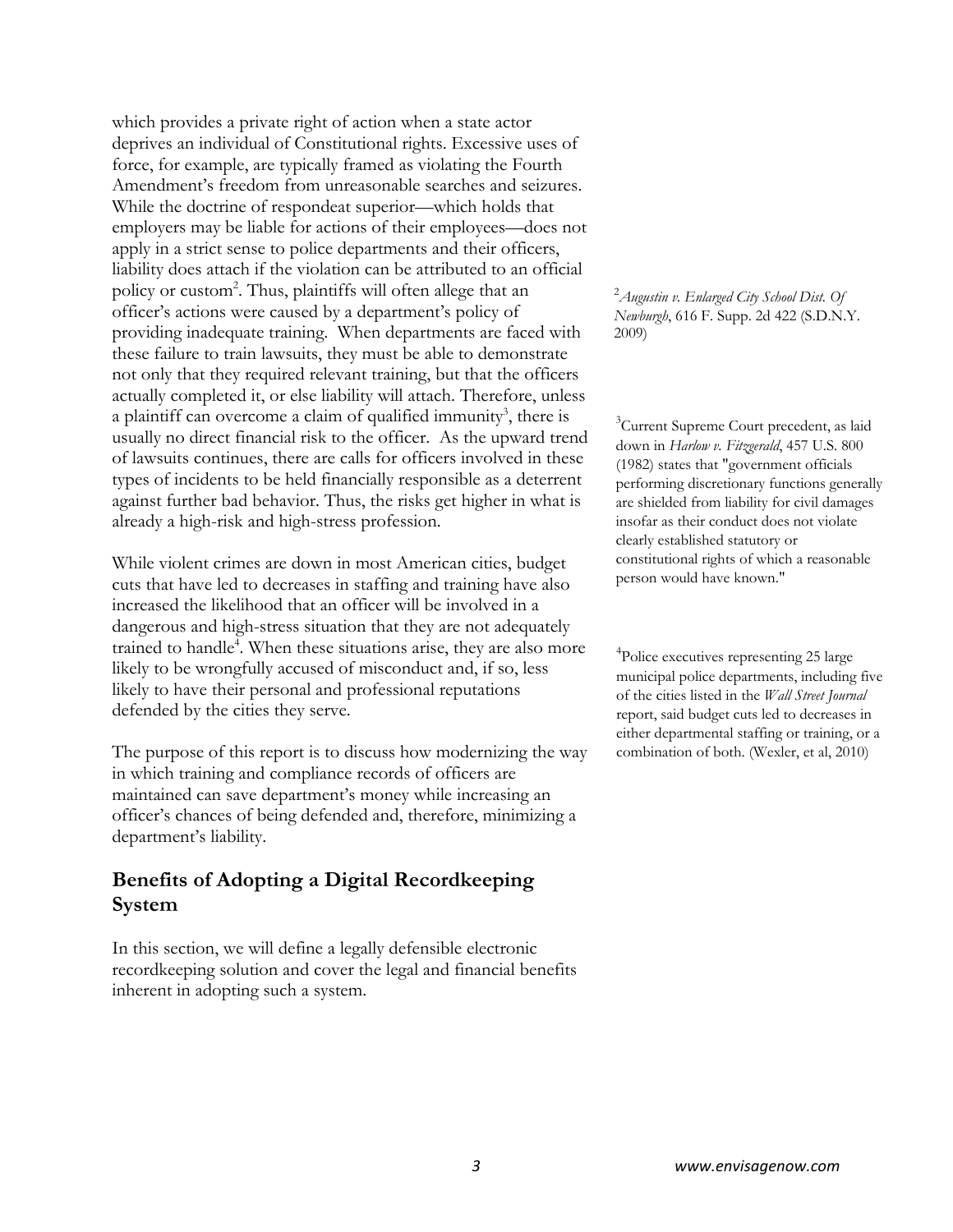#### **Modern Recordkeeping Defined**

When discussing an electronic recordkeeping solution, capable of fully managing a department's training and compliance records in a legally defensible<sup>5</sup> manner, it is important to define the parameters of such a system. For many departments, electronic recordkeeping has not evolved further than spreadsheet software, such as Microsoft® Excel, to manage records. Despite the many benefits and functions of such software, it falls well short in its legal defense capabilities. For the purposes of this report, a modern recordkeeping solution is defined as a proven and legally defensible electronic training and compliance management system that is built specifically to handle the complex needs of law enforcement agencies. In order to be legally defensible, the system must include audit trail capabilities, and be secured against the threat of data tampering. It must also allow for the replication of an officer's training records in a court of law. If training cannot be replicated, it becomes difficult to prove it took place.

Among the many benefits of a proven electronic training and compliance management system is its ability to maintain and track an officer's complete training history; information generally requested by subpoena or discovery request in cases involving the defense of law enforcement officers. Moreover, when interfaced with a Learning Management System, as they often are, a proven solution that is legally defensible can be instrumental in providing or streamlining the path towards ongoing certification and compliance for officers.

Records maintained in a proven electronic training and compliance management system are automatically backed up and copied; thereby, protected against loss. Rather than have a master copy of a training document in a personnel file, a secondary copy at an academy, and a third copy as a backup in case the other copies are lost or destroyed, a proven solution consolidates and replicates the data. This makes training records accessible to authorized users across a wide geography without the time and money that would normally be spent on printing, paper, and postal costs.

Because digital records do not consume physical space, significant savings can be realized through the alleviation of paper costs and associated real estate needed to house paper records. A state with 35,000 public safety professionals uses approximately 7 million sheets of paper every year. Stacked one on top of the other, these individual papers would reach a height twice that of the Empire State Building and would require roughly 716 filing cabinets. It is estimated that adopting a proven, state-of-the-art electronic training and compliance management system could

<sup>5</sup><sup>c</sup>A defensible solution is one that can be supported with clearly documented policies, processes and procedures that drive how and why work is performed, as well as one that has clearly documented proof of behavior patterns, proving that an organization follows such documented constraints to the best of their ability." (Hall, 2011)

**Figure 3**

# **MANUAL TRAINING COMPLIANCE PAPERWORK COSTS MILLIONS OF DOLLARS PER YEAR!** The average number of Public Safety Professionals within a state is 35,000<br>Professionals within a state is 35,000<br>(10,000 police/25,000 Fire and EMS) If stacked up, a State's compliance paperwork would be 3,584 **FEET TALL!! THAT'S MORE** THAN TWICE THE 7.168 million sheets of **HEIGHT OF THE** paperwork are produced by<br>a force of this size. **EMPIRE STATE BUILDING!** That paperwork requires 716 CABINETS each year for storage. If you line them up, THEY WOULD SPAN 2,148 FEET or twice the length of the Nimitz aircraft carrier. SUPPLIES, LABOR AND STORAGE COST A STATE **\$3,258,432 A YEAR** That total could fund: نماء 72 Firefighters | 59 Police Officers | 104 EMTs **Brought to you by Envisage Technologies**<br>www.envisagenow.com ENVISAGEI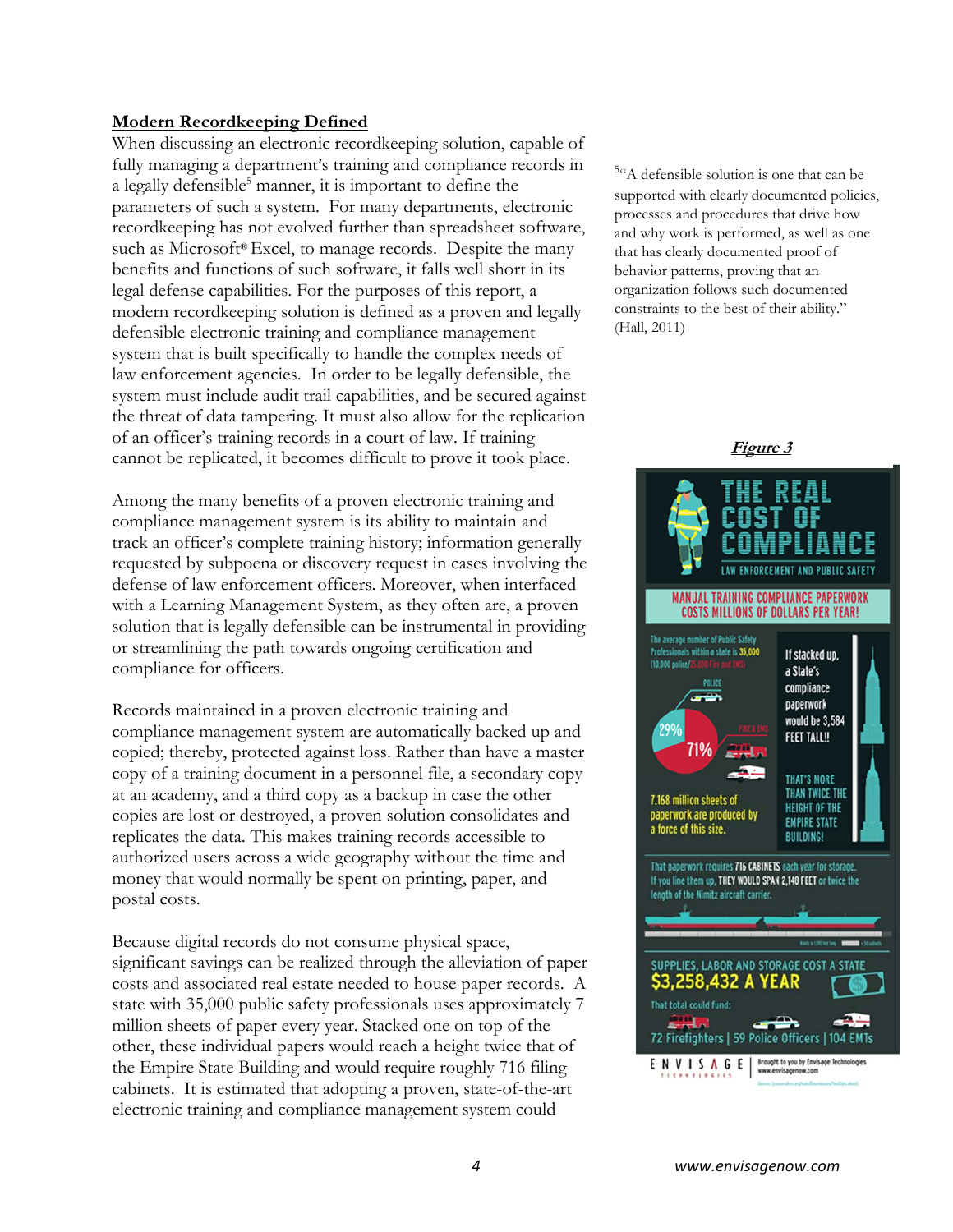save states over \$3.2 million per year in paper and storage costs alone; a tidy sum that could be reinvested in training or in hiring an estimated 59 additional officers. (Figure 3)

Record flooding and other natural disasters have destroyed thousands upon thousands of paper law enforcement records in the last decade. Most notably, in 2013, flooding at a Federal Bureau of Investigation facility destroyed more than 20,000 archived law enforcement records, many of which were historically significant<sup>6</sup>. Securely-housed digital records are less susceptible to natural disaster, as the servers on which they reside are generally kept in facilities built specifically to withstand them<sup>7</sup>. In this manner, law enforcement organizations remain compliant with federal regulations governing secure recordkeeping practices<sup>8</sup>.

Digital records housed in a highly-secure, federally-accredited facility are protected against outside human interference or attack, yet easily accessed and shared by those with authorization to do so. By providing an audit trail, key to legal defensibility, a proven and legally defensible electronic training and compliance management system tracks what, why, when, where, and by whom training and compliance records were updated or altered, further alleviating cumbersome signing-out of records and other chain of custody issues.

# **Barriers to Modernizing Recordkeeping Methods**

In this section, we will discuss critical human and financial factors that hinder the adoption of a comprehensive and modern recordkeeping system.

#### **The Human Factor**

Human beings are creatures of habit. Each individual has a specific way of doing things that, while not always the most efficient, are perpetuated due to their familiarity or simply because that is the way things have always been done. These tasks are generally performed by one person who over time has developed a process and tailored it to their needs and abilities<sup>9</sup>. Oftentimes, however, processes created in this type of atmosphere are neither efficient nor scalable. Moreover, when the person who developed the process departs an organization, the process must be reinvented, wasting valuable time and resources. When this built-in reluctance to change is applied to high stakes law enforcement training and the retention of records which form the very backbone of legal defensibility, the long term litigation risks and costs become extremely significant.

6 Specifically, records chronicling the Civil Rights movement and the FBI's investigation of hate groups in the 1960s were among those destroyed.

7ANSI/BICSI 002-2011, "Data Center Design and Implementation Best Practices"

8 National Institute of Standards and Technology compliance best practices. 

<sup>9</sup>"Simply put, habits are extremely hard to change. They're hard to change because they're so ingrained, because they're so almost-automatic. Now, really, what would be the point of having a habit that didn't free up your mind to crunch on more pressing matters?" (Newby-Clark, 2009)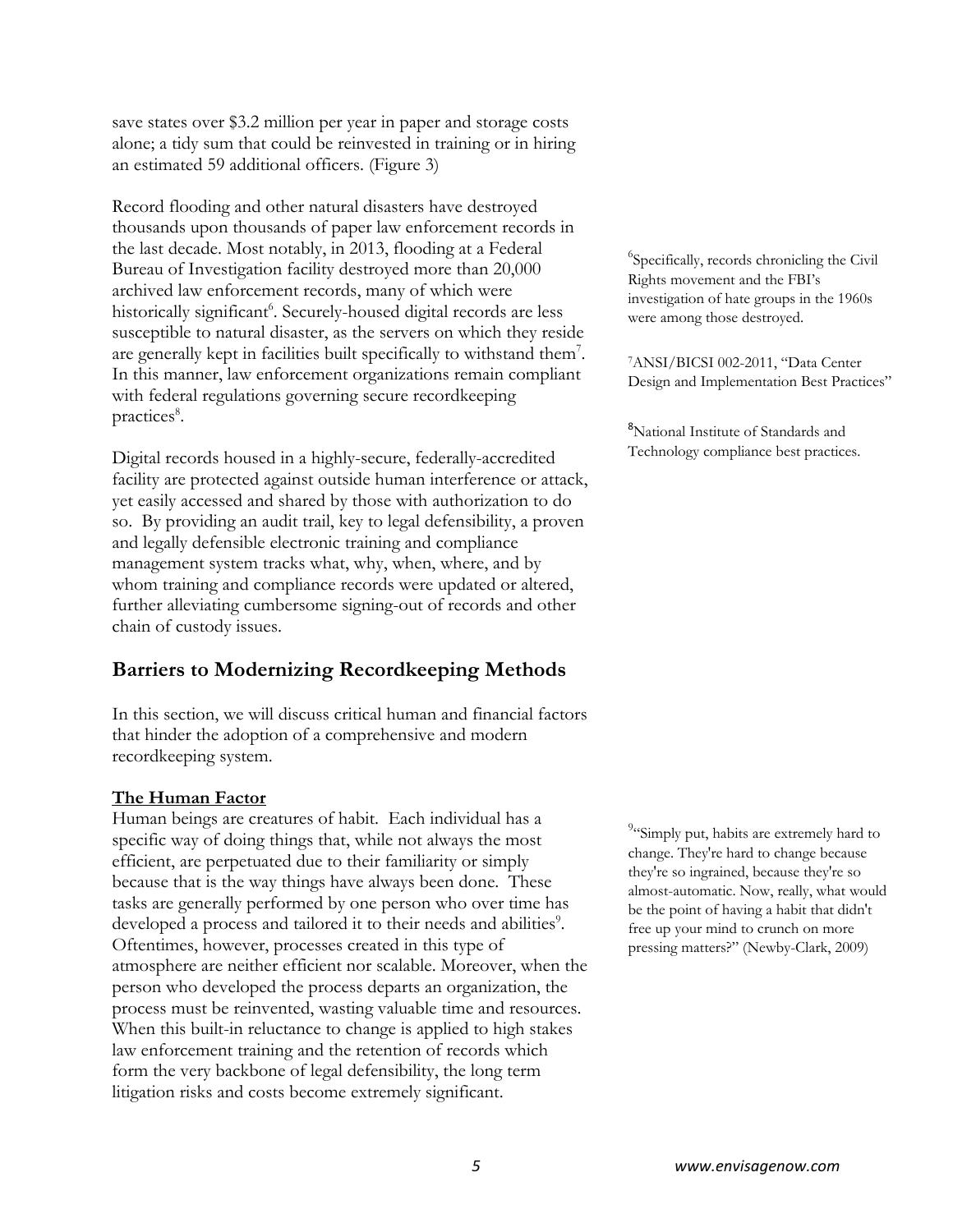First, as law enforcement officers are increasingly held to higher training standards by accrediting and compliance organizations, paper-based records are quickly becoming a barrier to improving police professionalism. Therefore, adaptation to new technology standards, in line with the U.S. Office of Management and Budget's "Government Paperwork Elimination Act," is not only a strong suggestion for more easily reporting training and compliance information, but can also reap significant financial and operational benefits<sup>10</sup>. Second, as law enforcement training takes place in many different, or blended, formats and in many different locations, several people may be involved in the recordkeeping of many disparate training centers and systems. The introduction of additional people into any process leads to the inevitable breakdown of the "one way to do things" approach, as a new entity will naturally want to build their personal preferences and workflows into the process.

Advances in technology, such as electronic training and compliance management solutions and the digitization of records, have alleviated much of the personality conflicts in managing organizational training and compliance needs. Furthermore, the implementation of these advances can positively impact any law enforcement organization, large or small, by increasing the legal defensibility of its officers. They are easy to implement, costeffective, yet often overlooked solutions to increased legal defensibility. By having an officer's complete training history in a single system, departments can easily overcome claims of inadequate training. Even when plaintiffs establish that the content of the training was inferior to a neighboring state, or was not tailored to the specific topic resulting in the harm, departments have been able to avoid liability completely by demonstrating that its officers received state-mandated training<sup>11</sup>.

<sup>10</sup>As public awareness of electronic communications and Internet usage increases, demand for on-line interactions with the Federal agencies also increases. Moving to electronic transactions and electronic signatures can reduce transaction costs for the agency and its partner. Transactions are quicker and information access can be more easily tailored to the specific questions that need to be answered. As a result data analysis is easier. These access and data analysis benefits often have a positive spillover effect into the rest of the agency as awareness of the agency's operations is improved. In addition, reengineering the work process associated with the transaction around the new electronic format can give rise to other efficiencies. (Government Paperwork Elimination Act P. L. 105-277, Title XVII, Supplementary Information, 1998)

<sup>11</sup>*Sanders-Burns v. City of Plano*, 594 F.3d 366 (5th Cir. 2010); *La v. Hayducka*, 269 F. Supp. 2d 566 (D.N.J. 2003)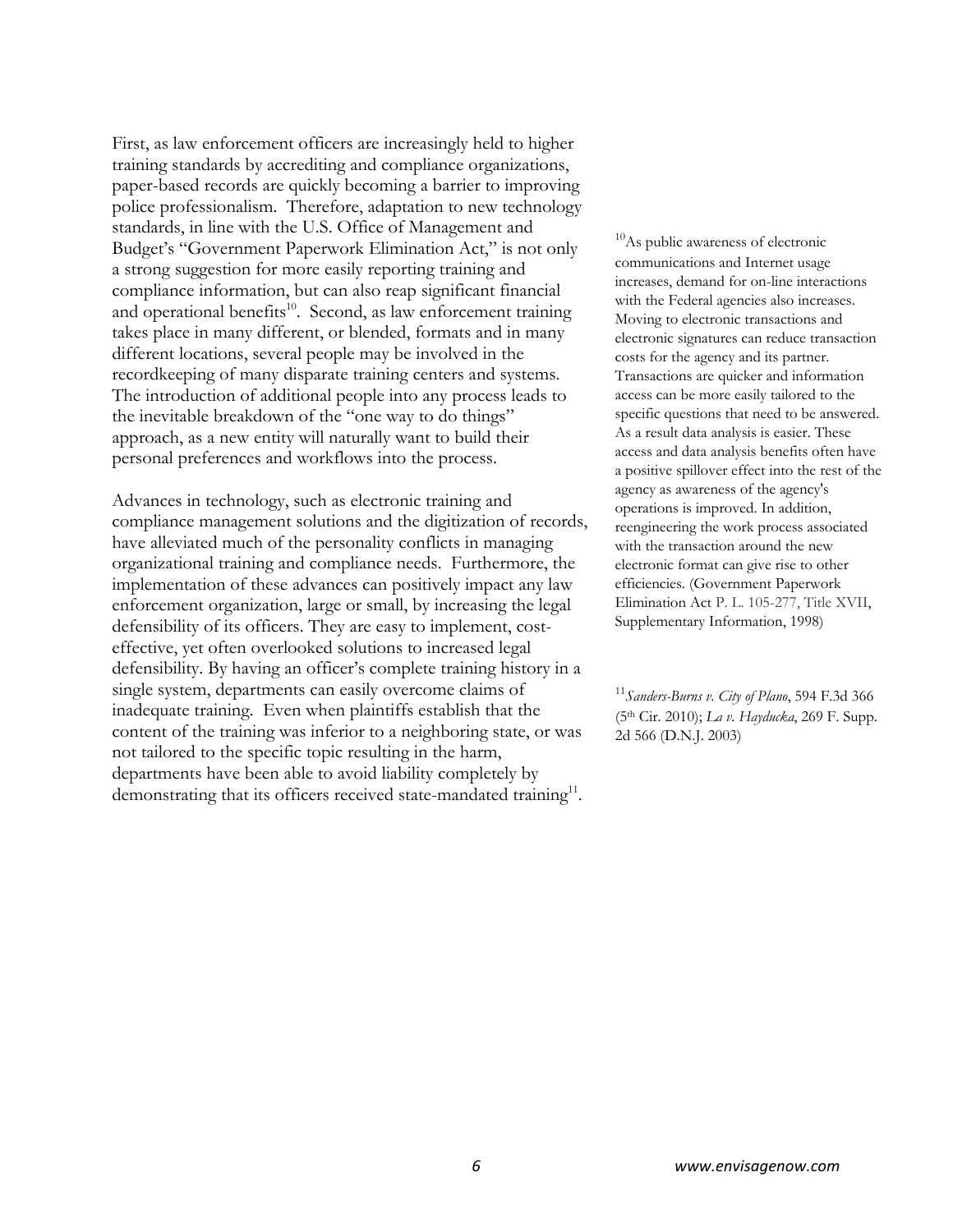#### **Funding**

Despite the in-depth reporting in the aforementioned *Wall Street Journal* article and their critical examination of many of the factors contributing to the increase in suits against law enforcement officers, they failed to strike at the heart of the issue: law enforcement organizations are being asked to do more and police better with less funding<sup>12</sup>. Funding lost to budget cuts or due to changes in appropriations have hindered the ability to properly train officers and adequately maintain legally defensible training records. In some cases, administrators are asked to make the tough choice of either keeping a full staff of officers with inadequate training and recordkeeping or keeping a reduced staff of fully trained officers.

In other cases, the withholding of public monies earmarked for modern law enforcement training is purely political. In November 2015, the *Washington Times* reported on the dire financial straits of the Dixon, Illinois-based Northwest Illinois Criminal Justice Commission (NICJC), responsible for the recertification training and records of nearly 500 law enforcement officers in northwestern Illinois. Just months after Illinois lawmakers had mandated additional training<sup>13</sup> in crisis intervention related to the mentally ill, the NICJC and other state law enforcement training centers were facing closure due to the state's ongoing budget impasse. As in many states, funding for law enforcement training in Illinois is directly tied to the hard work of officers: officers write tickets, make arrests, and the money collected in fines is funneled through the legislature to training organizations. Although fines collected had already exceeded the state's \$16 million allocation for law enforcement training by September 2015, according to the *Chicago Tribune*, no money would be distributed to training centers without a state budget in place. Despite never agreeing on a FY2016 budget, an emergency appropriations bill was passed in December 2015 which ultimately distributed the full operational funding necessary for the state's law enforcement training centers to stay open.

The manner in which law enforcement officers are trained has not always kept pace with advances in technology. Because of this, a transparent budget with guaranteed funds is essential for any law enforcement organization to strategically plan for purchasing and implementing new technology. The world, on par, is still very much in a transitional phase between an older generation of officers trained in the traditional methods of classroom instruction and paper recordkeeping, and a younger generation for whom computer-generated learning, training, and record retention has been the norm since birth. An adequate

12<sup>c</sup>We've been cut about \$40 million over the last two years. I started with nearly 2,200 officers when I came in at the beginning of 2009, and we project we'll be at about 1,750 at the end of the next fiscal year. So we're going to lose more than 20 percent of our operational sworn force to retirements without the cadet classes to replace them," said then-director of the Illinois State Police, Jonathon Monken, decrying the trend of budget cuts to law enforcement agencies and training centers. (Wexler, et al, 2010)

<sup>13</sup>Illinois HB 4112/PA 99-0261 provides that the Illinois Law Enforcement Training and Standards Board shall create a standard curriculum for a certified training program in crisis intervention addressing specialized policing responses to people with mental illnesses.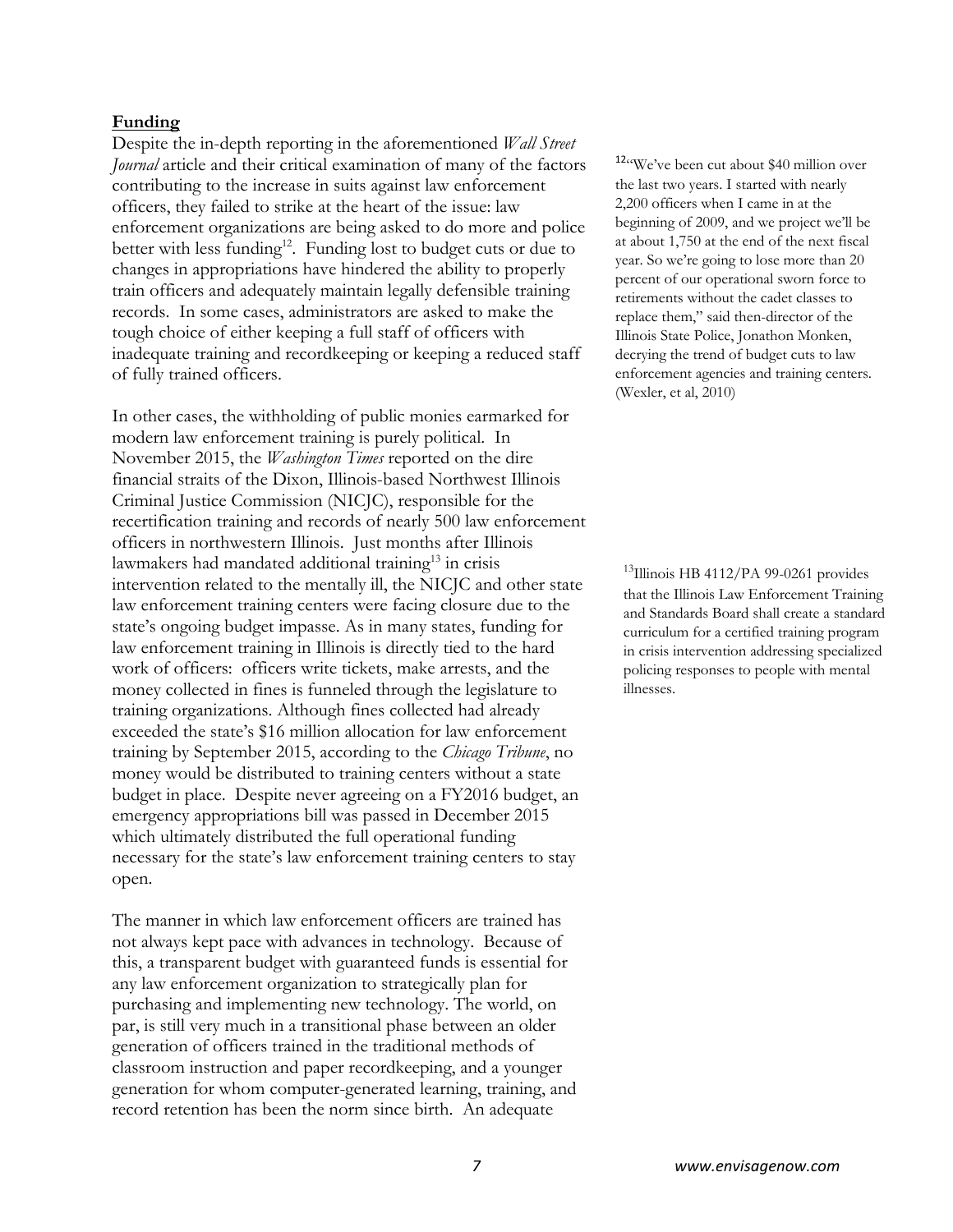budget set aside for training and implementation of a proven electronic training and compliance management solution, specific to law enforcement, is essential to ensuring that the transition is smooth regardless of the end user's technological comfort level.

# **Conclusion**

In conclusion, it is likely that the true benefits of a proven, legally defensible electronic training and compliance management solution may not be evident until an administrator needs to access training records in the event of a lawsuit. As the data suggests, for 20% of the law enforcement community this is not a matter of if, but when. Along with the significant cost, operational, and physical space savings, by digitizing training records and adopting a legally defensible training and compliance management solution, law enforcement agencies can feel secure that the records they are providing to attorneys involved in an officer's defense are complete, accurate, accessible, and most importantly, defensible.

Lawsuits against officers will never completely cease. That is one of the many hazards of the job. By modernizing recordkeeping methodology, however, great strides can be made towards reversing current trends and minimizing future litigation risks, and that is something that should be a high priority for any law enforcement agency.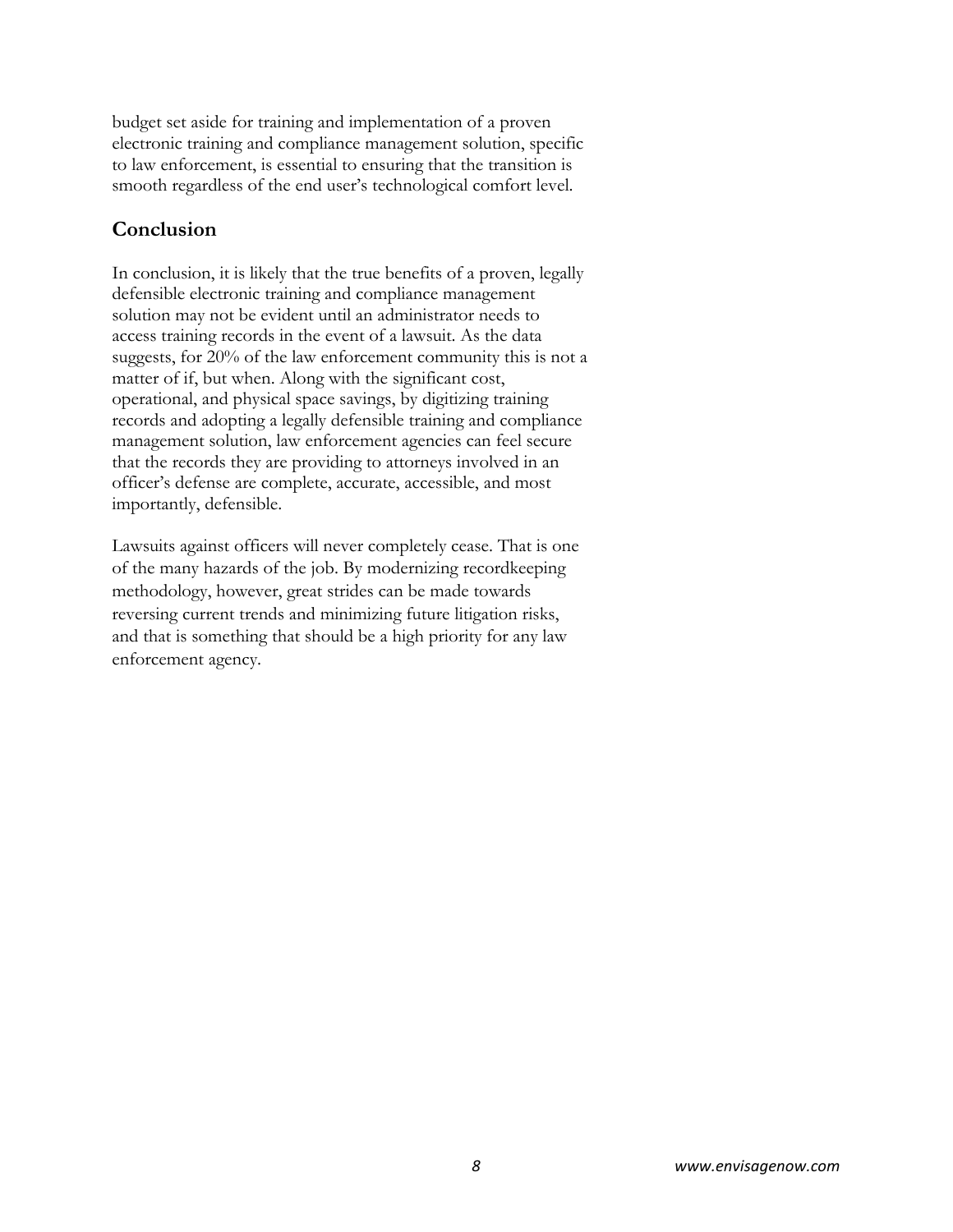#### **References**

- 1. Elinson, Zusha and Dan Frosch. "Cost of Police-Misconduct Cases Soars in Big U.S. Cities." *Wall Street Journal.* July 15, 2015.
- 2. Rocha, Veronica, Richard Winton and Paloma Esquival. "San Bernardino County to pay \$650,000 after deputies beat horse pursuit suspect." *Los Angeles Times*. April 21, 2015.
- 3. "Budget impasse puts law enforcement training in crunch." *Washington Times*. November 13, 2015.
- 4. *National Police Misconduct Reporting Project.* The Cato Institute. "2010 Annual Report." Web. 2011.
- 5. Ehrenfreund, Max. "Charted: The 20 deadliest jobs in America." *Washington Post*. January 28, 2015.
- 6. *Augustin v. Enlarged City School Dist. Of Newburgh*, 616 F. Supp. 2d 422 (S.D.N.Y. 2009)
- 7. "Police training canceled because of Illinois budget crisis." *Chicago Tribune*. September 27, 2015.
- 8. Griffey, Trevor. "Archival Neglect: Flooding of FBI Archives Destroyed Hundreds of Thousands of Pages of Files Related to Civil Rights Movement History." *The National Security Archive*. Web. September 16, 2014.
- 9. "Data Center Design and Implementation Best Practices." *ANSI/BICSI 002-2011*. March 2011
- 10. "Generally Accepted Principles and Practices for Securing Information Technology Systems." *NIST Special Publication 800-14*. September 1996.
- 11. Wexler, Chuck, et al. "Is the Economic Downturn Fundamentally Changing How We Police?" *Police Executive Research Forum*. December 2010.
- 12. Newby-Clark, Ian. "Creatures of Habit: Effective Advice for Lasting Habit Change." *Psychology Today*. July 2009.
- 13. *Sanders-Burns v. City of Plano*, 594 F.3d 366 (5<sup>th</sup> Cir. 2010);
- 14. *La v. Hayducka*, 269 F. Supp. 2d 566 (D.N.J. 2003)
- 15. *Implementation of the Government Paperwork Elimination Act*. United States Office of Management and Budget. Web. 2003.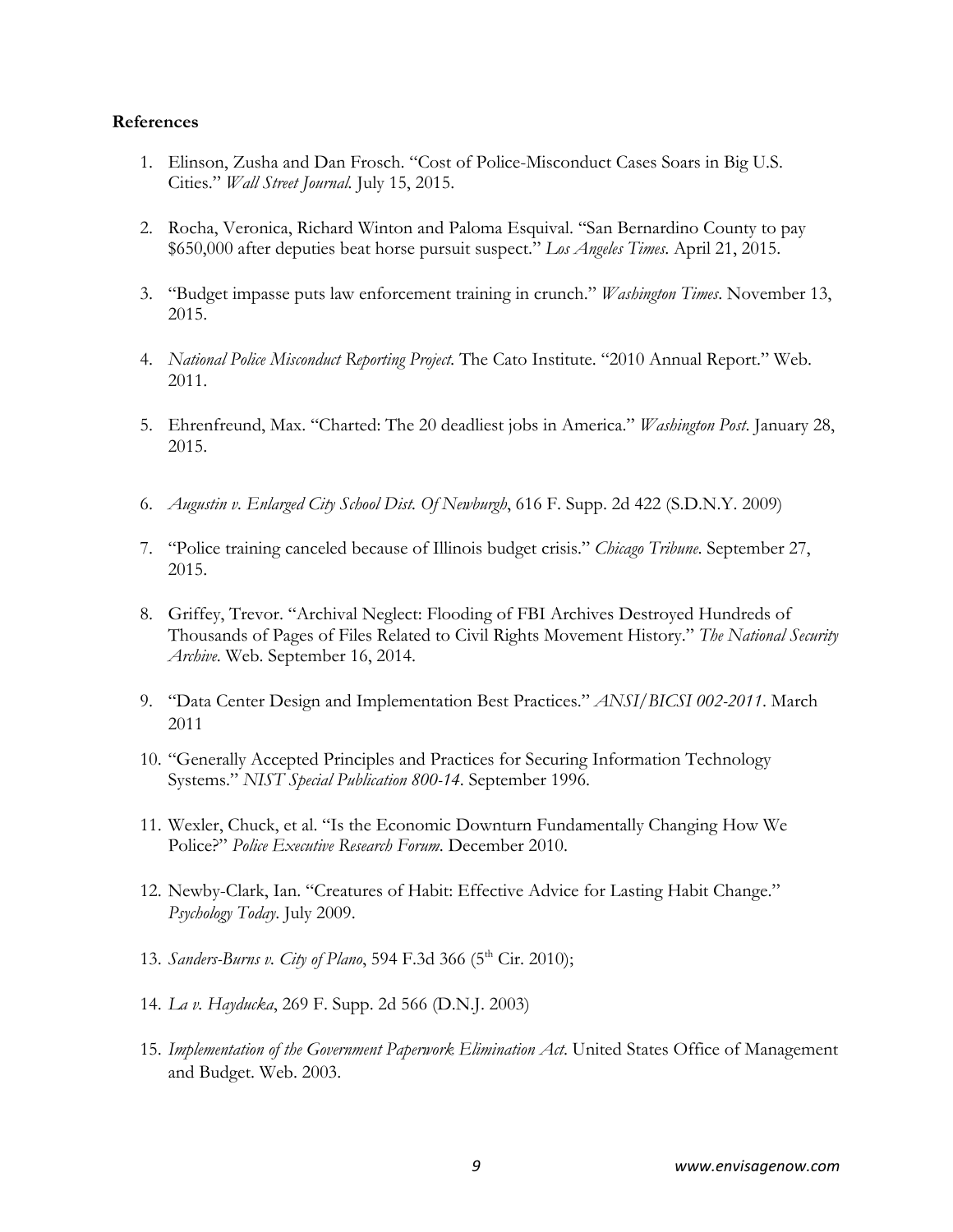- 16. Hale, Judith (December 2011). *Performance-Based Certification: How to Design a Valid, Defensible, Cost-Effective Program*. John Wiley & Sons, Inc. ISBN 978-1-118-02724-0.
- 17. *Illinois House Bill 4112/PA 99-0261*. Illinois General Assembly. Web. 2016.
- 18. "List of new Illinois laws for 2016." *Effingham News*. January 3, 2016